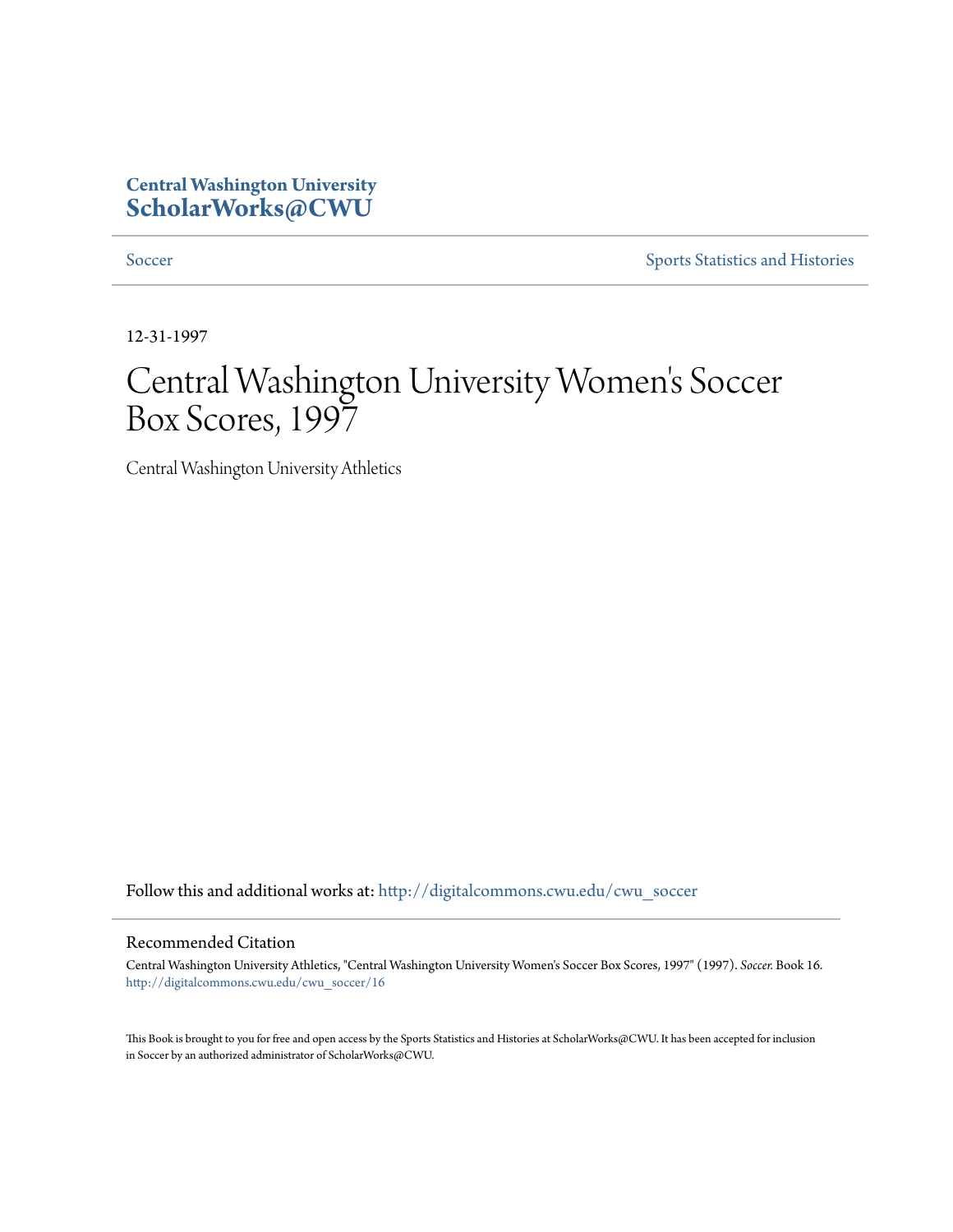### 1997 SCORING SUMMARIES

AT OLYMPIA: Scoring: CWU - Koenigs (L. Colgan), 36th; Hansen (Routh), 48th; Hahn (Anderson), 51st; Sawyer (Koenigs), 64th; L. Colgan (Gordon/Cuningham), 77th. Offsides: None. Fouls: Cunningham 2, Hahn 2, Johnson, Colgan, Koenigs, Anderson.

AT OLYMPIA: Scoring: CWU - Cunningham, 2nd; Anderson, 7th; Cunningham (Hahn), 63rd; Concordia - Unassisted in 69th. Offsides: CWU 1, Concordia 0. Fouls: Cunningham 2, Johnson 2, Hahn 2, Gordon 2, Hansen 2, Koenigs, Kjar.

AT FOREST GROVE: Scoring: CWU - Colgan, 41st; Budde (Cunningham), 49th; Humboldt State - Unassisted goals in 72nd and 75th. Offsides: None. Missed Penalty Kicks: Humboldt State 1. Fouls: Cunningham 2. Johnson 2. Gordon 2. Colgan 2, Hahn.

AT FOREST GROVE: Scoring: CWU - McDonald (Gordon), 37th; Sawyer (Budde), 101st; Pacific - Unassisted goal in 63rd minute. Offsides: CWU 2, Pacific 3. Fouls: Cunningham 4, Johnson 2, Hahn 2, Anderson 2, Stuchell, Hansen.

AT ELLENSBURG: Scoring: CWU - L. Colgan (Gordon), 1st; Hansen (Cunningham), 4th; Sawyer (Budde), 16th; Hansen (Gordon), 22nd; McDonald (L. Colgan, Budde), 26th; L. Colgan, 29th; Kjar, 36th; Stuchell (Budde), 40th; Stuchell (Kjar), 46th; L. Colgan (Gordon), 58th; Stuchell (Gordon), 65th; Gordon (Talmadge), 71st; Hahn (Gordon), 79th; Stuchell (Budde), 81st; Sawyer (Hahn), 89th . Offsides: CWU 4, Cacade 0. Fouls: Kjar 2, McDonald, Routh, Colgan.

AT BURNABY: Scoring: CWU - Cunningham (Budde), 43rd; SFU - Maglio, 66th. Offsides: CWU 1, Simon Fraser 5. Fouls: Routh 3, Koenigs 3, Hansen 2, Cunningham, Sawyer.

AT ELLENSBURG: Scoring: CWU - Cunningham (Johnson), 9th; Hansen (Gordon), 22nd; Cunningham (Hahn). 41st' Hansen (Cunningham), 71st. Offsides: CWU 5, Albertson 0. Fouls: Cunningham 3, Stuchell 3, Hahn, Routh, Talmadge.

AT CALDWELL: Scoring: CWU - Cunningham (Johnson), 4th; Cunningham (Johnson), 13th; Koenigs, 14th; Cunningham (Koenigs), 59th; Cunningham (Sawyer), 66th; Koenigs (Budde), 71st. Offsides: CWU 4, NNC 0. Fouls: Cunningham 3, Johnson, Hahn, Colgan, Budde.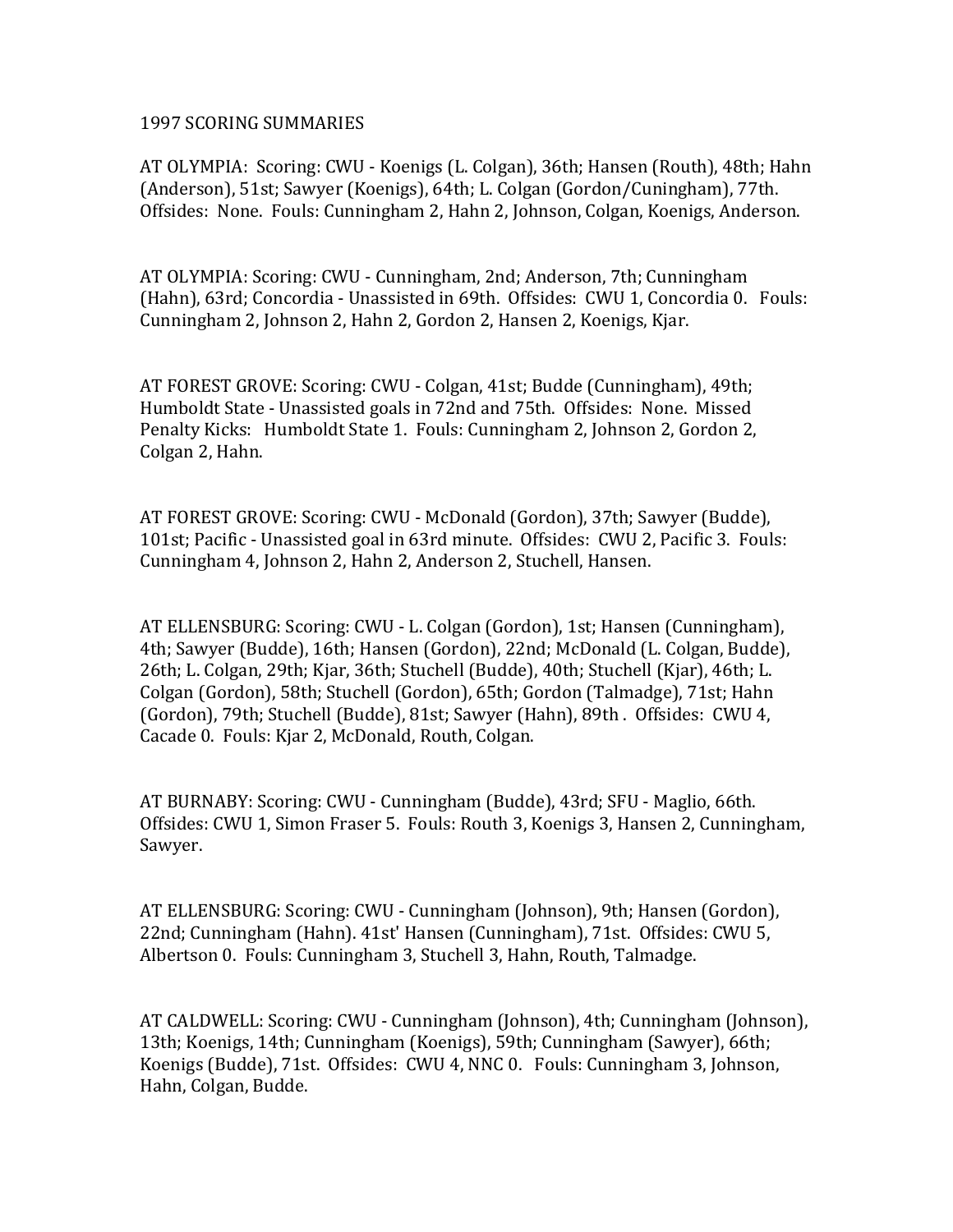AT CALDWELL: Scoring: CWU - Koenigs (L. Colgan), 2nd; Gordon, 25th; Cunningham (Koenigs), 32nd; Hansen, 51st; Hansen (Hahn), 59th; Koenigs (Hahn), 87th. Offsides: CWU 11, Albertson 4. Missed Penalty Kicks: CWU 1. Fouls: Routh 2. Cunningham, Hahn, Stuchell, Hansen, Kjar.

AT ELLENSBURG: Scoring: CWU - Koenigs (Stuchell), 14th; Koenigs (L. Colgan), 44th; Budde (L. Colgan), 63rd; Hansen (DeFord), 65th; Koenigs (Hansen), 73rd; Budde (DeFord), 79th. Offsides: CWU 1, NNC 0. Fouls: Stuchell 3, Cunningham 2, Hahn, Gordon, Hansen, Koenigs, Talmadge.

AT ELLENSBURG: Scoring: SFU - Hermus (Blaker), 70th; Hermus (Blaker), 92nd. CWU - Koenigs (Hansen), 86th. Offsides: SFU 1. Fouls: Gordon 3, Hansen 2, Johnson, Routh, Colgan.

AT ELLENSBURG: Scoring: TESC - Colgan (Sawyer, Koenigs), 18th; Koenig (Colgan), 19th. Offsides: CWU 2. Fouls: Cunningham 2, Stuchell 2, Koenigs.

AT BELLINGHAM: Scoring: Wood, 102nd. Offsides: CWU 2. Missed Penalty Kick: WWU 1. Fouls: Johnson 2, Gordon, Koenigs, Cunningham, Hahn, Routh, Colgan.

AT OLYMPIA: Scoring: CWU - Koenigs (Cunningham), 9th; Hansen (Colgan), 69th; Koenigs (Hansen), 73rd; Colgan (Gordon), 83rd. TESC - Morgan, 28th; Morgan, 54th. Offsides: CWU 7, Evergreen 1. Fouls: Colgan 2.

AT SPOKANE: Scoring: CWU - Koenigs (Johnson), 57th; Sawyer (penalty kick), 88th; Gonzaga - Silva (Keaty), 24th; Gustafson (Strasburg), 59th; Leaf (Wais), 66th. Offsides: CWU 1, Gonzaga 4. Yellow Cards: Gonzaga 2. Fouls: Cunningham, Hansen, DeFord.

AT ELLENSBURG: Scoring: CWU - Cunningham (Koenigs), 29th; Hahn (Koenigs), 33rd; Hahn (DeFord, Hansen), 45th; Koenigs (Hanson), 50th. Offsides: None. Yellow Cards: None. Fouls: Cunningham 2, DeFord 2, Johnson, Hahn, Gordon, Routh, McDonald.